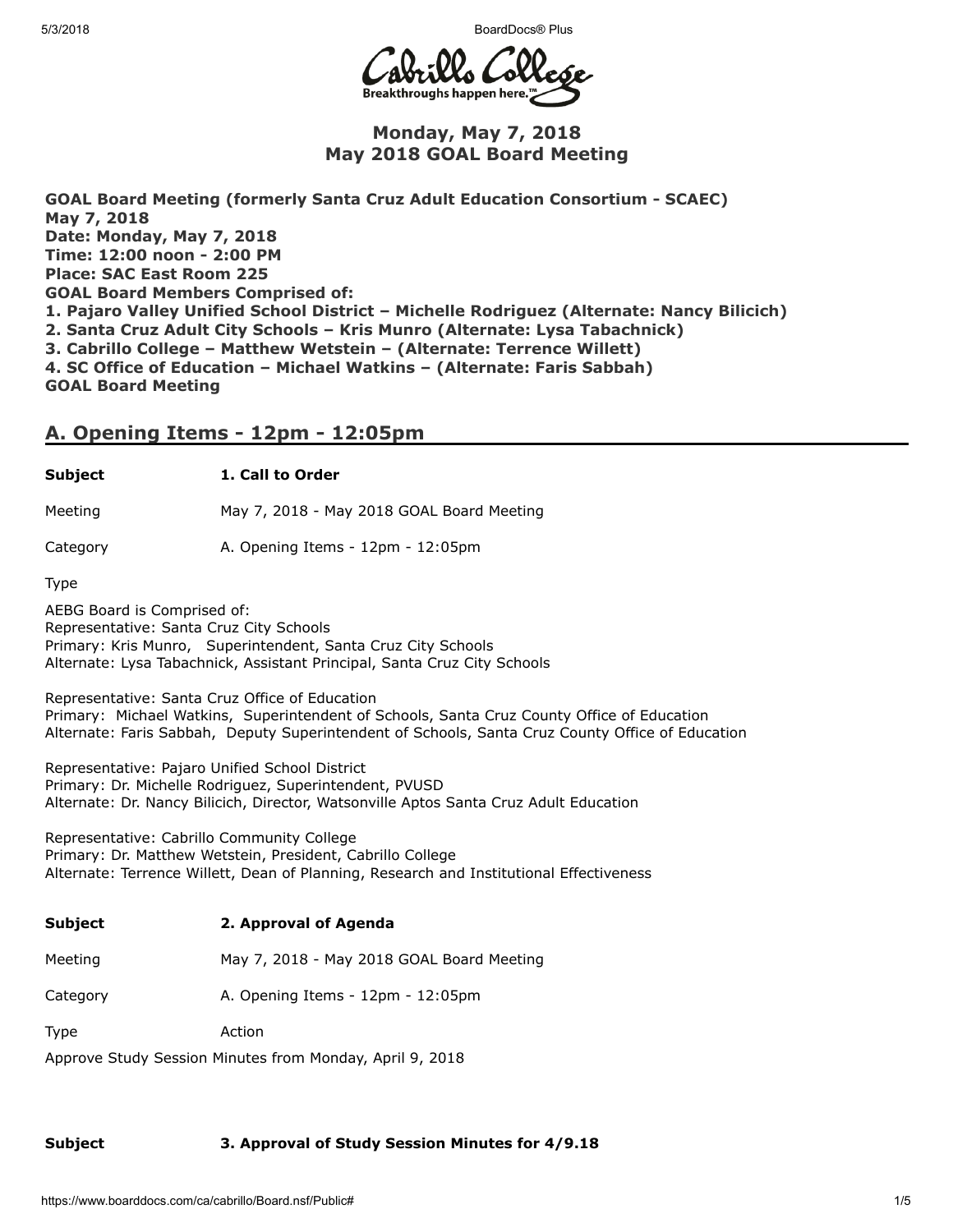| Meeting  | May 7, 2018 - May 2018 GOAL Board Meeting |
|----------|-------------------------------------------|
| Category | A. Opening Items - 12pm - 12:05pm         |
| Type     | Action                                    |

Approve Study Session Minutes from Monday, April 9, 2018

### File Attachments [GOAL Board Study Session 4-9-18 Minutes FINAL DRAFT.pdf \(100 KB\)](https://www.boarddocs.com/ca/cabrillo/Board.nsf/files/AYE4JJ7D65F3/$file/GOAL%20Board%20Study%20Session%20%204-9-18%20Minutes%20FINAL%20DRAFT.pdf)

### Subject 4. Approval of Board Minutes for  $4/16/18$

Meeting May 7, 2018 - May 2018 GOAL Board Meeting

Category **A. Opening Items - 12pm - 12:05pm** 

Type Action

Approve Board Meeting Minutes from Monday, April 16, 2018

File Attachments [GOAL Board Meeting 4-16-18 Minutes FINAL DRAFT.pdf \(64 KB\)](https://www.boarddocs.com/ca/cabrillo/Board.nsf/files/AYE4K87D86E4/$file/GOAL%20Board%20Meeting%20%204-16-18%20Minutes%20FINAL%20DRAFT.pdf)

# B. Public Comment 12:05pm - 12:10pm

| Subject  | 1. Comments related to Non-Agenda and Agenda Items. (3 minute time limit per<br>speaker unless otherwise determined by the Board Executive Staff) |
|----------|---------------------------------------------------------------------------------------------------------------------------------------------------|
| Meeting  | May 7, 2018 - May 2018 GOAL Board Meeting                                                                                                         |
| Category | B. Public Comment 12:05pm - 12:10pm                                                                                                               |
| Type     | Information                                                                                                                                       |

Members of the public have the opportunity to directly address the Board on any item of interest to the public that is within the jurisdiction of this Board whether or not it is an item noticed on this agenda. A member of the public may also speak before the Board's consideration of any item listed on this agenda.

Generally, no action may be taken on any item not noticed for action on the agenda, but the Board may receive input from the public.

Unless otherwise determined by the Board Executive Staff, each person is limited to three minutes.

# C. Director Report- 12:15pm - 12:25pm

| <b>Subject</b> | 1. Director Update                          |
|----------------|---------------------------------------------|
| Meeting        | May 7, 2018 - May 2018 GOAL Board Meeting   |
| Category       | C. Director Report- $12:15$ pm - $12:25$ pm |
| <b>Type</b>    | Information                                 |

AEBG Director Report of Activity

CFAD has been submitted and certified by the AEBG State Office.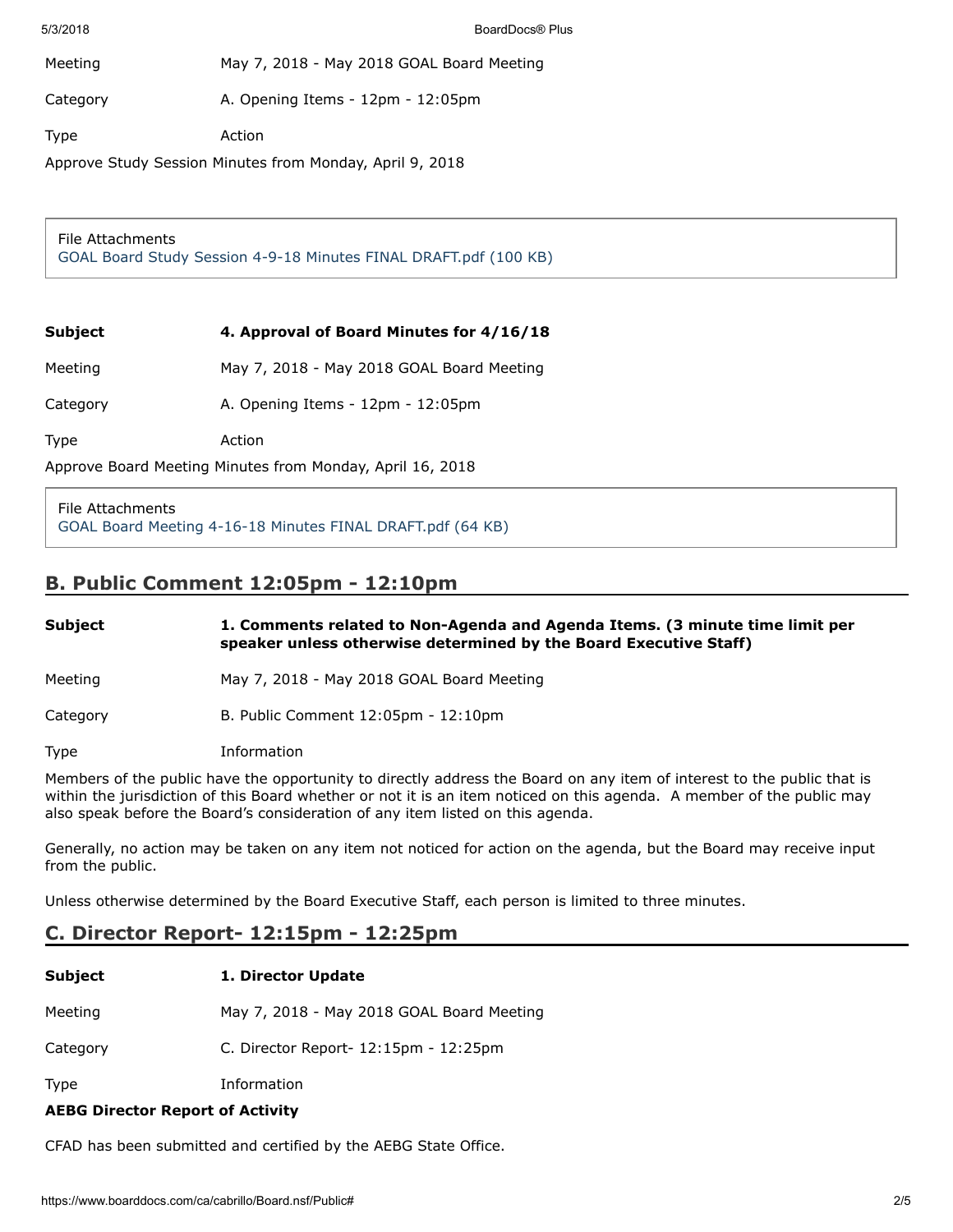#### 5/3/2018 BoardDocs® Plus

Request Ad hoc committee to review member expenditure reports and review/develop validation process. Expenditure Reports due June 1 in NOVA and certified by Consortia June 30.

IBEST Model exploration between Cabrillo College and San Francisco City College

Cabrillo Promise - 1st Year College Tuition Free. Eligibility includes high school diploma or it's equivalent such as a GED or HiSET and enrollment within 12 months of graduation. Must attend full-time 12-15 units. Dreamer students are eligible

Visit to WASCAE during their Professional Learning Community.

Attachments:

1.) AEBG Glossary of Terms

2.) Measuring Consortia Effectiveness

File Attachments [AEBG Glossary of Terms.pdf \(40 KB\)](https://www.boarddocs.com/ca/cabrillo/Board.nsf/files/AYE4M77E1660/$file/AEBG%20Glossary%20of%20Terms.pdf) [Measuring Consortia Effectiveness.pdf \(32 KB\)](https://www.boarddocs.com/ca/cabrillo/Board.nsf/files/AYE4MM7E218E/$file/Measuring%20Consortia%20Effectiveness.pdf)

| Subject | 2. Bylaws |
|---------|-----------|
|---------|-----------|

Meeting May 7, 2018 - May 2018 GOAL Board Meeting

Category C. Director Report- 12:15pm - 12:25pm

Type Action

### Vote and ratify GOAL Bylaws

File Attachments [GOALS Bylaws FINAL DRAFT.pdf \(107 KB\)](https://www.boarddocs.com/ca/cabrillo/Board.nsf/files/AYE5KR0BAD20/$file/GOALS%20Bylaws%20FINAL%20DRAFT.pdf)

### Subject 3. Officers of the Board

Category C. Director Report- 12:15pm - 12:25pm

Type Action

### Vote for Chair and Vice Chair for the Board per GOAL Bylaws

## D. Presentation - 12:30pm - 1pm

| <b>Subject</b> | 1. AB705 Presentation & Update            |
|----------------|-------------------------------------------|
| Meeting        | May 7, 2018 - May 2018 GOAL Board Meeting |
| Category       | D. Presentation $-12:30$ pm $-1$ pm       |

Type Discussion, Information

Terrence Willett, Dean of Research, Planning, and Institutional Effectiveness will provide an presentation and update on AB705: Multiple Measures and its potential impact on adult learners.

File Attachments [AB705forAEBG TW.pdf \(995 KB\)](https://www.boarddocs.com/ca/cabrillo/Board.nsf/files/AYE4LW7E0848/$file/AB705forAEBG%20TW.pdf)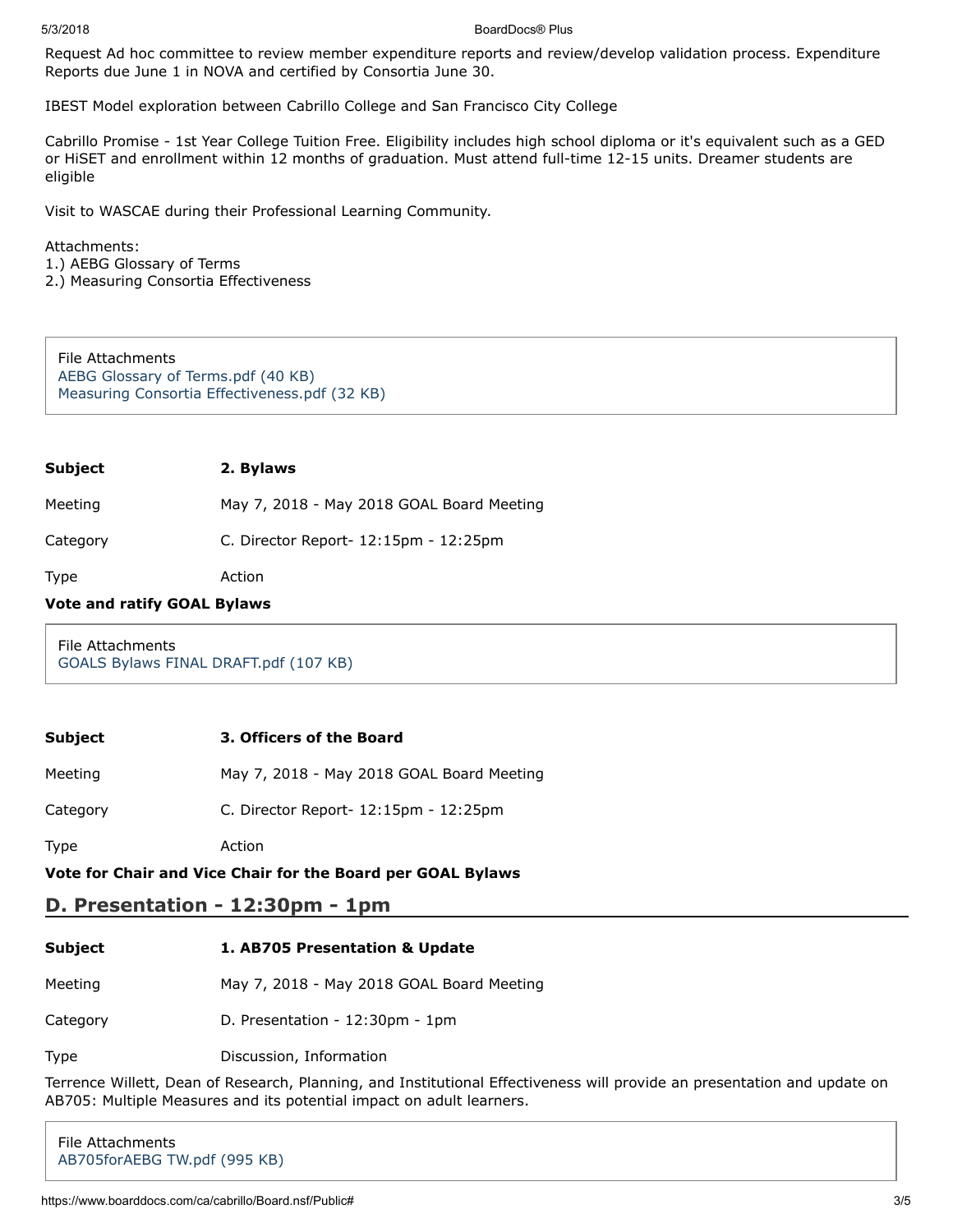## E. Planning - 1:00pm - 1:55pm

| Subject | 1. Annual Plan 18.19 |  |
|---------|----------------------|--|
|         |                      |  |

Meeting May 7, 2018 - May 2018 GOAL Board Meeting

Category E. Planning - 1:00pm - 1:55pm

Type Discussion

Review and begin discussion and planning on AEBG Annual Plan for 2018-2019.

File Attachments [Annual Plan template 18-19 NOVA.pdf \(201 KB\)](https://www.boarddocs.com/ca/cabrillo/Board.nsf/files/AYE4RE7F03A2/$file/Annual%20Plan%20template%2018-19%20NOVA.pdf) [Annual Plan Planning Document.pdf \(35 KB\)](https://www.boarddocs.com/ca/cabrillo/Board.nsf/files/AYE5KM0B7908/$file/Annual%20Plan%20Planning%20Document.pdf)

# F. Additional Information - 1:55pm - 1:57pm

Subject 1. UPDATED Meeting Dates & Times

Meeting May 7, 2018 - May 2018 GOAL Board Meeting

Category F. Additional Information - 1:55pm - 1:57pm

Type Information

Updated GOAL Board Meeting Schedule for 17.18. Please note updated times, schedule, and locations.

File Attachments [Board Meeting Schedule 17.18 GOAL.pdf \(129 KB\)](https://www.boarddocs.com/ca/cabrillo/Board.nsf/files/AYE5CR829597/$file/Board%20Meeting%20Schedule%2017.18%20GOAL.pdf)

| Subject<br>2. Governance Calendar |  |
|-----------------------------------|--|
|-----------------------------------|--|

Meeting May 7, 2018 - May 2018 GOAL Board Meeting

Category F. Additional Information - 1:55pm - 1:57pm

Type Discussion

Updated Governance Calendar

File Attachments [Governance Calendar GOAL 17-18.pdf \(29 KB\)](https://www.boarddocs.com/ca/cabrillo/Board.nsf/files/AYE5KU0BF8B9/$file/Governance%20Calendar%20GOAL%2017-18.pdf)

## G. Closing Items - 1:57pm - 2:00pm

| Subject | 1. Summary and Agenda Building |
|---------|--------------------------------|
|         |                                |

Meeting May 7, 2018 - May 2018 GOAL Board Meeting

Category G. Closing Items - 1:57pm - 2:00pm

Type

Board and Consortia Director build future agenda items and summarize meeting as needed.